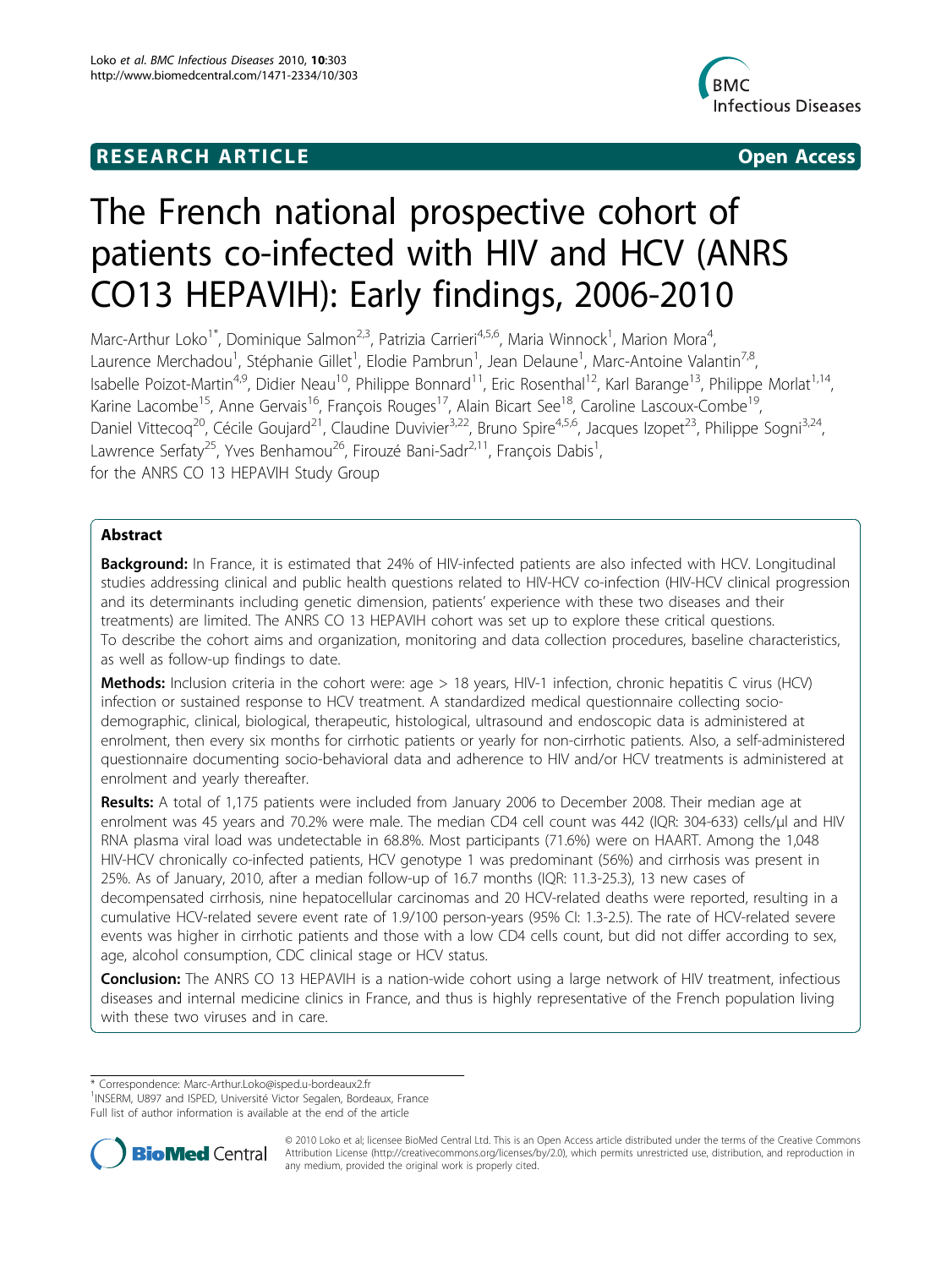## Background

Hepatitis C virus (HCV) infection is common among the population living with HIV. In France, it is estimated that 24% of HIV-infected patients are also infected with HCV [[1\]](#page-10-0). There is evidence that HIV negatively affects the natural history of HCV infection, with an accelerated progression of HCV-related liver disease towards cirrhosis, decompensated liver disease or hepatocellular carcinoma [\[2](#page-10-0)-[4](#page-10-0)]. In contrast, there are conflicting data about the impact of HCV infection on the course of HIV disease [\[5](#page-10-0)-[7\]](#page-10-0).

Since the advent of highly active antiretroviral therapy (HAART), which inhibits HIV replication and thus enables patients to reach and sustain an effective immune response, the mortality due to opportunistic infections in HIV-infected patients has been drastically reduced. As a consequence, chronic liver disease has emerged as a major cause of morbidity and mortality among HIV-infected individuals [[8,9](#page-10-0)]. In addition, the risk of hepatotoxicity linked to antiretroviral drugs and alcohol abuse is increased in subjects with underlying HCV infection [[10\]](#page-10-0).

While the use of pegylated interferon and ribavirin has increased the chances of clearing HCV infection mainly in patients presenting HCV genotypes 2 or 3 [[11](#page-10-0),[12\]](#page-10-0), this treatment has also been shown to significantly increase the burden of perceived side effects in patients receiving HAART [[13\]](#page-10-0). This is of utmost importance as anti-HCV treatment and HAART require sustained high levels of adherence in order to be effective.

To date, longitudinal studies on factors associated to clinical progression of HIV-HCV co-infection, as well as those related to patients' experience with these two diseases and their treatments, are limited [[14](#page-10-0)-[17\]](#page-10-0).

Within this framework, the French National Agency for Research on AIDS and Viral hepatitis (ANRS) CO 13 HEPAVIH collaboration initiated in 2005 a closed, prospective, hospital-based cohort to address clinical and public health issues around HIV-HCV co-infection, which are summarized in the main objectives of the cohort, as follows:

1) In the short-term (1-2 years after end of enrolment): a) to describe HIV-HCV co-infection in France and its management, including socio-behavioral, diagnostic and therapeutic aspects, b) to validate the accuracy of non-invasive methods for assessing liver fibrosis;

2) In the mid-term (3-4 years): a) to study the impact of HCV treatment on the clinical and immuno-virological response of HIV, b) to study the pharmacokinetics of antiretroviral drugs and anti-HCV drugs according to histological liver disease stage, and interactions between antiretroviral and anti-HCV drugs, c) to identify physicians' and patients' barriers to access to HCV treatment and adherence to HIV or HCV treatments;

3) In a longer-term (5 years and beyond): a) to describe the course of HIV-HCV co-infection and to assess the role of factors such as clinical characteristics and behaviors, genetics, exposure to HCV treatment, HIV immuno-virolological status, HIV clinical events and HAART use, on the occurrence of a decompensated liver disease or hepatocellular carcinoma, b) to study the impact of antiretroviral drugs on the progression of liver fibrosis, c) to identify predictors of patients' health-related quality of life and perceived side effects and their evolution.

The aim of this article is to describe this ongoing cohort, the characteristics of patients at enrolment as well as the main follow-up achievements to date.

## Methods

#### Inclusion criteria

Consecutive patients seen in 17 hospital wards between January, 2006 and December, 2008 and who fulfilled the following criteria were enrolled in the ANRS CO 13 HEPAVIH cohort: aged 18 years or more, HIV-1/HCV chronically co-infected as confirmed by a positive HIV antibody test and an HCV RNA assay (regardless of the clinical stage, gender or transmission group), written informed consent.

In addition to these chronically co-infected patients, HIV/HCV co-infected patients who had cleared their HCV after a successful anti-HCV therapy, as evaluated by a negative HCV RNA six months after the end of anti-HCV treatment could be included. Thus, at their enrolment, these patients were characterized as HCV sustained responders.

Patients on HCV treatment at enrolment, with undetectable HCV-RNA but not yet classified as sustained responders were included in the cohort at the end of their treatment phase.

## Schedule of follow-up

The schedule of follow-up visits is based on clinical practice as recommended by the European consensus conferences on hepatitis C, that is every six months for cirrhotic patients and every year for non-cirrhotic patients [\[18](#page-10-0)-[20\]](#page-10-0). Five specific additional visits are scheduled when anti-HCV treatment is initiated (baseline visit, then at month 1, 3, at the end of treatment and six months after the end of treatment).

A patient self-administered questionnaire is scheduled at enrolment and yearly thereafter.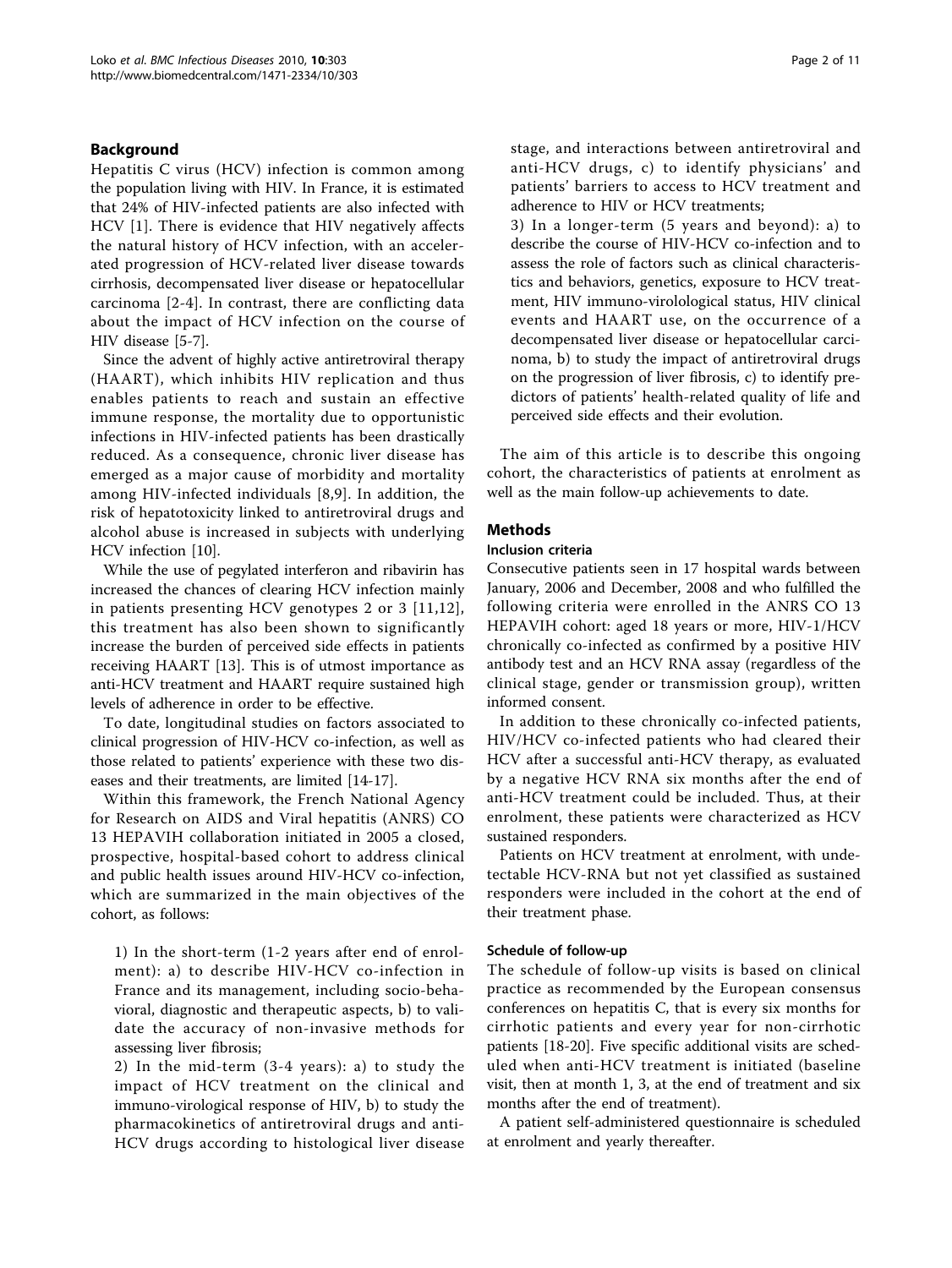#### Data collection

A standardized medical questionnaire is completed by physicians at each clinical visit. Patients also use selfadministered questionnaires.

#### Clinical and histological outcomes

Patients have a regular physical examination. The results of liver biopsy (LB), whenever available, are documented and graded with the Metavir system. In all cases, a systematic assessment of liver fibrosis is also recommended using non-invasive methods (FibroTest™ and/or FibroScan™ ) [[21,22\]](#page-10-0). FibroScan cut-offs used for the conversion in the Metavir score are: F0-F1: <7.1 Kpa, F2: 7.1-9.5 Kpa, F3: 9.5-12.5 Kpa, F4: ≥12.5 Kpa [[23\]](#page-10-0). Given the discordances between liver biopsy results and those of noninvasive methods, cirrhosis is diagnosed based on a hierarchical algorithm (Figure [1\)](#page-3-0). This algorithm considers first the result of LB (F4 in the METAVIR system), then the presence of indirect clinical signs of cirrhosis (ascites, esophageal varices with or without bleeding, hepatic encephalopathy), followed by the FibroScan result (with an elasticity value >12.5 KPa), and lastly the result of FibroTest<sup>™</sup> (F4 in the METAVIR system). A final confirmation of the diagnosis obtained with this algorithm is made by the physician in charge of the patient. The quality criteria of LB (at least six portal tracts), FibroScan (success rate  $\geq 60\%$  or an interquartile range [IQR] less than 30% of the median liver stiffness measurement [LSM] value) and FibroTest (absence of atazanavir or indinavir-related hyperbilirubinemia) are taken into consideration when using the algorithm.

An ultrasound examination is performed to assess possible complications of the liver disease. In case of suspected or diagnosed cirrhosis, endoscopic examination is also prescribed.

All these data are collected at enrolment and yearly (every six months for cirrhotic patients) and are combined to define different indicators of HCV disease progression.

Moreover, data on mortality, HIV- and HCV-related clinical events with special focus on the end-stage liver disease and hepatocellular carcinoma, access to HCV treatment, and responses to anti-HCV and HIV treatments are also studied as outcomes.

#### Socio-behavioral outcomes

Together with clinical outcomes, adherence to HIV or HCV treatments or patients' quality of life as expressed by the WHO-QOL (World Health Organization Quality Of Life for HIV) [[24\]](#page-10-0) and the fatigue impact scales are investigated.

## Exposure factors or potential predictors of outcomes

Clinical and biological variables are studied as potential predictors of HCV progression.

Presence of lipodystrophy is considered when a lipoatrophy or a lipohypertrophy is identified, whatever the anatomical site.

Blood tests performed at enrolment and during follow-up cover aspects of general health: haemoglobin and platelet count, biological markers of hepatitis C virus infection, markers indicating past or current infection with hepatitis B virus and parameters indicative of the progression of HIV infection (CD4 cells count, HIV plasma RNA). Other biological tests such as liver function tests, total cholesterol, HDL and LDLcholesterol, triglycerides, creatinin, glycemia, insulinemia, lactates, lipase, apolipoprotein A1, haptoglobin,  $\alpha$ 2-macroglobulin, cryoglobulin and complement components (CH50, C4) are also performed at enrolment and during follow-up. Insulin resistance (IR) is measured using the homeostasis model assessment of IR (HOMA) [\[25](#page-10-0)].

Patients' socio-demographic and psychosocial characteristics, alcohol and substance use, perceptions about treatments and their efficacy, use of psychotropic medications or substitution treatments, self-reported symptoms, depressive symptoms (CES-D scale [Center for Epidemiologic Studies Depression Scale]) [\[26](#page-10-0)] and anger (STAXI II scale [State-Trait Anger Expression Inventory]) are used as potential explanatory variables for clinical and socio-behavioral outcomes. Physicians' socio-demographic characteristics and data on their professional experience, their opinion about their patients' current drug and alcohol use as well as their perception of the patients' adherence to scheduled visits and treatment(s) are also used as potential explanatory variables for clinical and socio-behavioral outcomes.

Blood samples (plasma, serum and whole blood) are collected every year, as well as during anti-HCV treatment, to be stored centrally.

## Data management

Clinical and biological questionnaires are collected and centralized at the INSERM U897 Epidemiology centre in Bordeaux, France, where they are checked for accuracy and completeness. Self-administered questionnaires are sent to the INSERM U912 Social Sciences Unit in Marseille where they are validated and then double-entered in a specific database. Standardized procedures are used to compute the scores of the administered scales (WHO-QOL, CES-D, STAXI-II, FIS). A unique database merging clinical, socio-behavioral and psychosocial data is built every six months for all statistical analyses.

The database used for the current manuscript included information recorded at enrolment as well as during follow-up up to January 2010.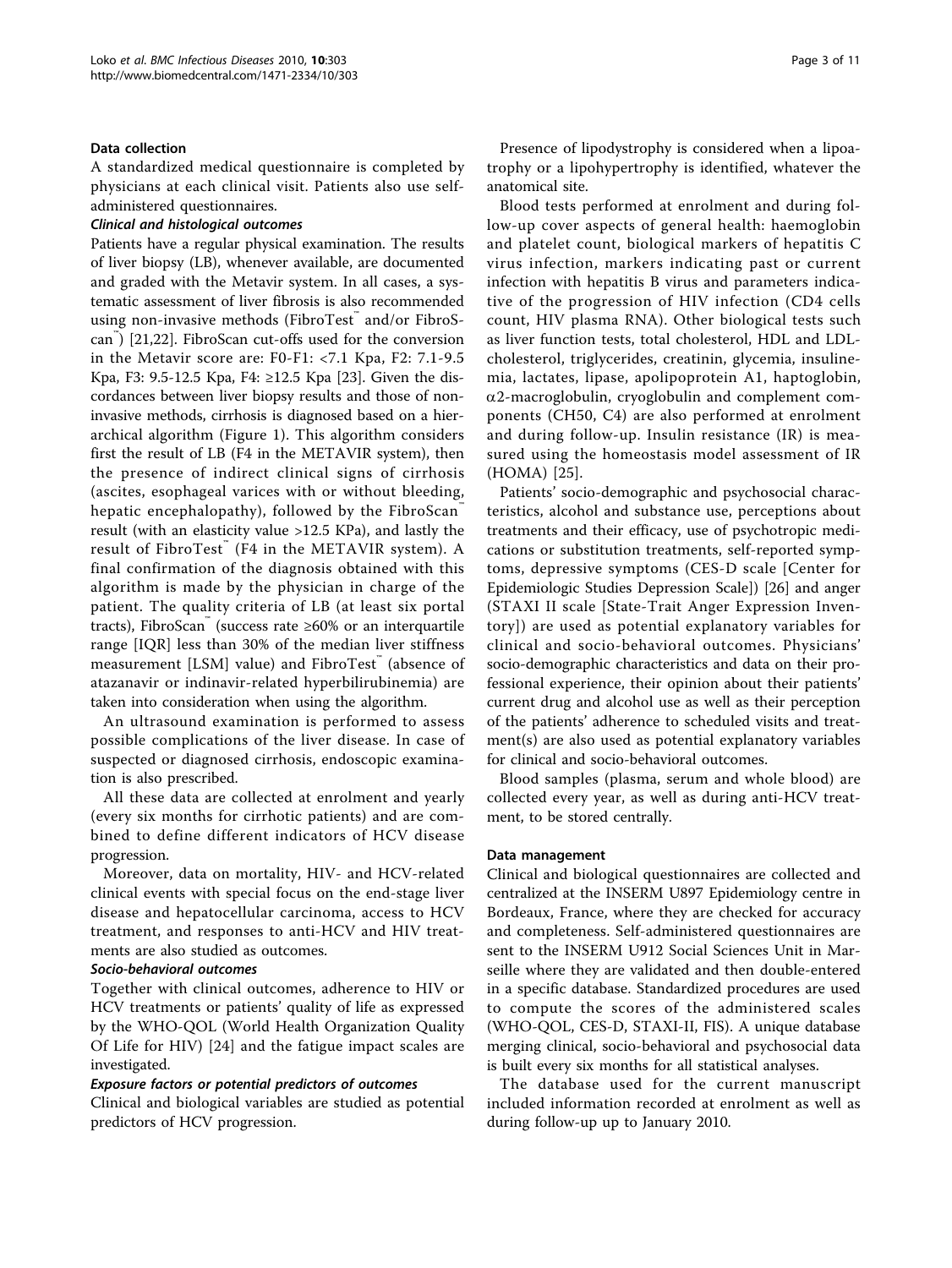<span id="page-3-0"></span>

## Statistical Analyses

Continuous variables are described by their median value and interquartile range (IQR); categorical variables are described as percentages.

Event rates are compared using a Poisson regression analysis. Survival curves are compared using the Logrank test.

All statistical tests are two-sided, with a type I error of 5%.

## Ethical aspects

The study was designed and performed in accordance with the Declaration of Helsinki and was approved by the ethics committee of Cochin university hospital in Paris.

## Results

## Patients' characteristics

From January 2006, until December 2008 (enrolment period), a total of 1,175 patients were enrolled in the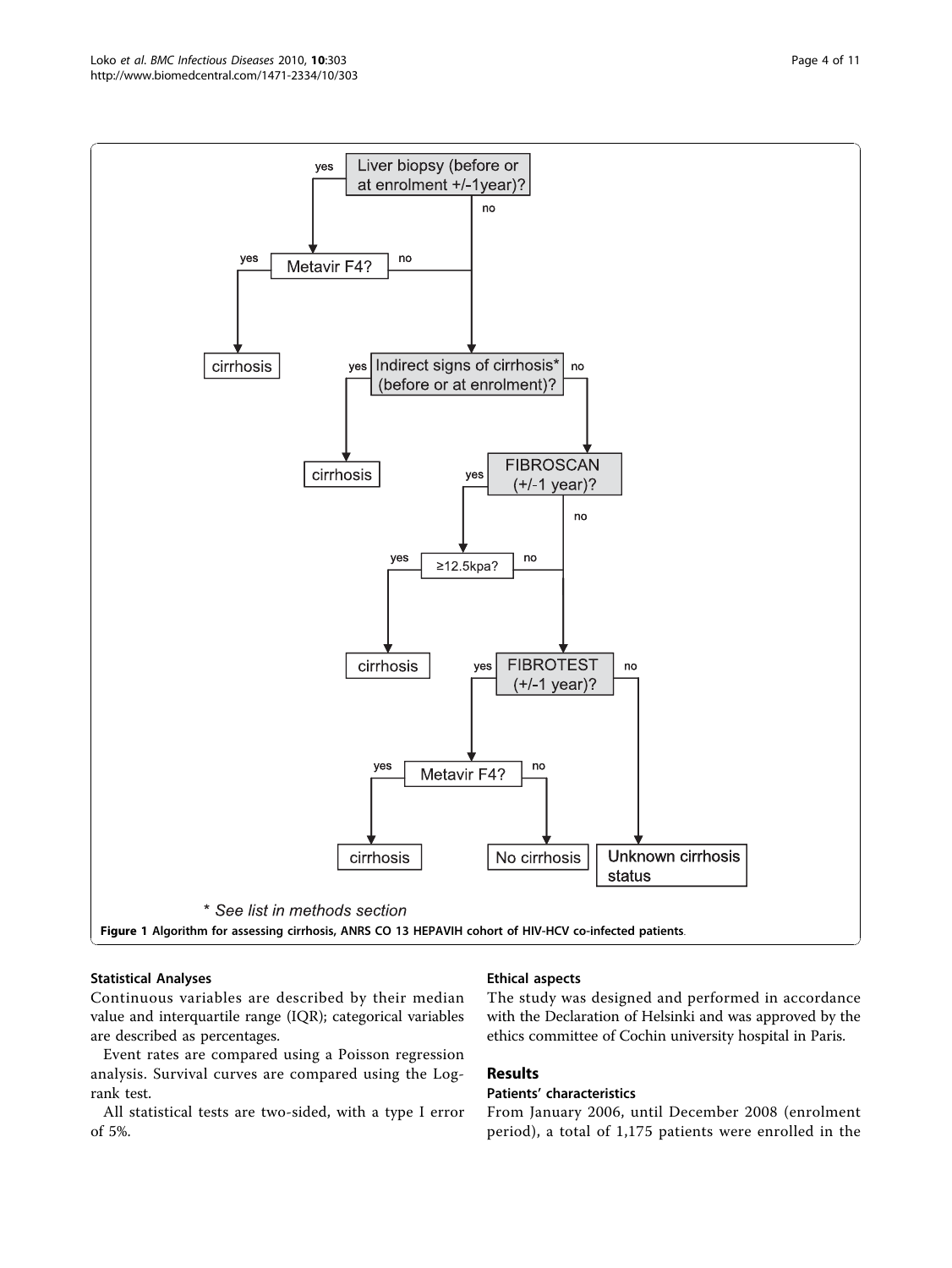cohort, 1,048 HIV-HCV chronically co-infected patients and 127 HCV sustained responders.

Table 1 summarizes the baseline characteristics of the 1,175 enrolled patients and Tables [2](#page-5-0) and [3](#page-5-0) provide further HIV and HCV-related characteristics. Their median age was 45 years (IQR: 42-48 years) and most participants were males (70.2%).The median baseline CD4 absolute count was 442 cells/μl (IQR: 304-633) and HIV RNA plasma viral load was undetectable in 68.8% of the patients.

For HIV-HCV chronically co-infected patients, the median time elapsed since the diagnosis of HCV infection was 10 years (IQR: 6-14) and the main source of contamination was intravenous drug exposure. HCV genotype 1 was predominant (56%). The median HCV RNA plasma viral load was 6.2 logUI/ml (IQR: 5.7-6.5).

Evaluation of liver fibrosis at enrolment  $(+/-$  one year), with LB, FibroTest™ or FibroScan™ was available for 196, 732 and 824 patients, respectively. In patients for whom the three examinations were available  $(N = 78)$ , the distribution of fibrosis stages was different depending on the test used. The proportion of patients with F3 or F4 stage was higher with FibroTest $(46%)$  than with FibroScan $(30\%)$  or LB  $(27\%)$ , whereas the proportion

of patients with F0-F1 stage was higher with FibroScan  $(52%)$ , compared to FibroTest $^{\circ}$  (41%) and LB (38%) (Figure [2](#page-6-0)). Twenty-five percent of patients were documented as cirrhotic at their enrolment, using the study algorithm of cirrhosis and confirmation of diagnosis by physicians.

At enrolment, 71.6% of the patients were receiving HAART, for a median duration of 9.3 years (IQR: 4.6- 12.1). The most frequent drug combination was two nucleoside reverse transcriptase inhibitors (NRTI) and one ritonavir-boosted protease inhibitor (PI), representing 57.6% of the treated patients whereas the combination of two NRTIs and one non nucleoside reverse transcriptase inhibitor (NNRTI) represented 17.2% of treated patients (Table [2\)](#page-5-0).

With regards to anti-HCV therapy, 371 (35.4%) HIV-HCV chronically infected patients had been treated at least once for HCV before enrolment in the cohort, with the following regimens: interferon alone:  $n = 33$ , interferon + ribavirin: n = 65, pegylated interferon + ribavirin:  $n = 273$  (Table [3](#page-5-0)).

Since enrolment up to January, 2010, 238 patients received pegylated interferon plus ribavirin therapy: 74 among those previously treated patients and 164 among

Table 1 Baseline socio-demographic, clinical and biological characteristics of patients included in the ANRS CO 13 HEPAVIH cohort of HIV-HCV co-infected patients, France, 2006-2008

|                                                                      | <b>Total N=1175</b> | HCV chronically infected patients<br>$N = 1048$ | HCV sustained responders<br>$N = 127$ |
|----------------------------------------------------------------------|---------------------|-------------------------------------------------|---------------------------------------|
| Age (years), median (IQR)                                            | 45 (42-48)          | 45 (42-48)                                      | 46 (43-49)                            |
| Male gender, N (%)                                                   | 825 (70.2)          | 735 (70.1)                                      | 90 (70.9)                             |
| BMI (kg/m <sup>2</sup> ), median (IQR)                               | 21.6 (19.7-24.1)    | 21.6 (19.7-24.1)                                | 22.0 (20.1-24.3)                      |
| High school certificate, N (%)                                       | 302(34)             | 260 (33)                                        | 42 (42)                               |
| Employment, N (%)                                                    | 481 (49)            | 423 (48)                                        | 58 (52)                               |
| Quality of life (WHOQOL), median (IQR)                               |                     |                                                 |                                       |
| Physical                                                             | $14(11-16)$         | $14(11-16)$                                     | $14(11-16)$                           |
| Psychological                                                        | $14(12-17)$         | $14(12-17)$                                     | $14(12-16)$                           |
| Level of independence                                                | $14(11-17)$         | $14(11-17)$                                     | $14(10-17)$                           |
| Social relationship                                                  | $14(12-17)$         | $14(11-17)$                                     | $15(12-17)$                           |
| Environment                                                          | $15(13-17)$         | $15(12-17)$                                     | $15(14-17)$                           |
| Spirituality/religion                                                | $14(12-16)$         | $14(12-16)$                                     | $14(12-17)$                           |
| Alcohol consumption (gr/day): >20 (women) or >30 (men),<br>N(%)      | 120 (10.7)          | 109 (10.9)                                      | 11(8.9)                               |
| Daily cocaine use in the last month, N (%)                           | 136(14)             | 123(15)                                         | 13(13)                                |
| Depressive symptoms (CES-D>17 for men, CES-D>23 for<br>women), N (%) | 379 (41)            | 343 (41)                                        | 36 (34)                               |
| HOMA, median (IQR)                                                   | $2.0(1.3-3.4)$      | $2.1(1.3-3.5)$                                  | $2.1(1.4-3.1)$                        |
| Lipodystrophy, N (%)                                                 | 635 (54.0)          | 560 (53.4)                                      | 75 (59.1)                             |
| Diabetes, N (%)                                                      | 69 (5.9)            | 62(5.9)                                         | 7(5.5)                                |
| ALT (x normal), median (IQR)                                         | $1.2(0.8-2.0)$      | $1.3(0.9-2.1)$                                  | $0.6(0.4-0.8)$                        |
| AST (x normal), median (IQR)                                         | $1.1$ $(0.8-1.8)$   | $1.2(0.8-1.9)$                                  | $0.7(0.5-0.9)$                        |
| Hepatitis B surface antigen positive, N (%)                          | 22(2.0)             | 20(2.0)                                         | 2(1.7)                                |

BMI: body mass index; HOMA : homeostasis model assessment of insulin-resistance; IQR: interquartile range; CES-D : Center for Epidemiologic Studies Depression scale; WHO-QOL : World Health Organization Quality Of Life for HIV.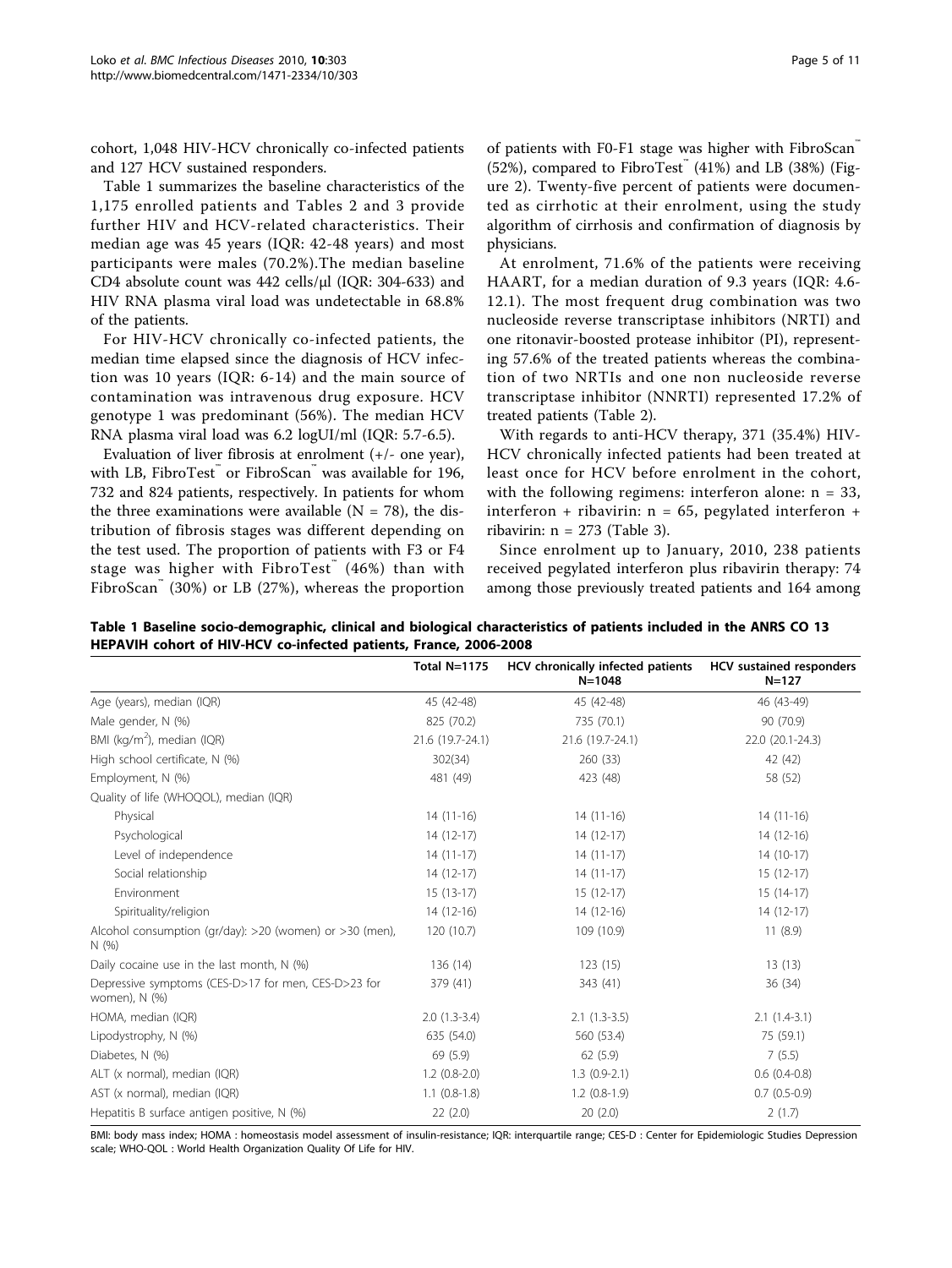|                                                                                      | Total $N=1175$ | HCV chronically infected patients<br>$N = 1048$ | <b>Sustained HCV responders</b><br>$N = 127$ |
|--------------------------------------------------------------------------------------|----------------|-------------------------------------------------|----------------------------------------------|
| CDC clinical stage: C, N (%)                                                         | 324 (27.8)     | 300 (28.9)                                      | 24 (19.2)                                    |
| Years since HIV diagnosis, median (IQR)                                              | 18 (13-20)     | 18 (13-20)                                      | 18 (14-21)                                   |
| HIV transmission category, N (%)                                                     |                |                                                 |                                              |
| Intravenous drug use                                                                 | 724 (62.0)     | 651 (62.5)                                      | 73 (57.9)                                    |
| Sexual                                                                               | 318 (27.2)     | 282 (27.1)                                      | 36 (28.6)                                    |
| Transfusion                                                                          | 85(7.3)        | 73 (7.0)                                        | 12 (9.5)                                     |
| Other or unknown                                                                     | 40(3.4)        | 35(3.4)                                         | 5(4.0)                                       |
| Nadir CD4 (/µl), median (IQR)                                                        | 150 (66-248)   | 146 (65-247)                                    | 169 (96-251)                                 |
| CD4 cells count at initiation of antiretroviral treatment $(y\mu)$ ,<br>median (IQR) | 242 (139-357)  | 240 (132-354)                                   | 256 (191-396)                                |
| CD4 cells count at baseline (/µl), median (IQR)                                      | 442 (304-633)  | 438 (300-630)                                   | 492 (345-662)                                |
| CD4 cells count at baseline $(V\mu I)$ , N (%)                                       |                |                                                 |                                              |
| $<$ 200                                                                              | 130 (11.2)     | 126 (12.2)                                      | 4(3.1)                                       |
| 200-350                                                                              | 251 (21.6)     | 223 (21.6)                                      | 28 (22.0)                                    |
| 351-500                                                                              | 301 (25.9)     | 269 (26.1)                                      | 32 (25.2)                                    |
| >500                                                                                 | 479 (41.3)     | 416 (40.2)                                      | 63 (49.6)                                    |
| Patients with <40 HIV RNA copies/ml, N (%)                                           | 797 (68.8)     | 702 (68.1)                                      | 95 (74.8)                                    |
| Patients receiving HAART, N (%)                                                      | 841 (71.6)     | 750 (71.6)                                      | 91 (71.6)                                    |
| $2$ NRTI + 1 PI                                                                      | 613 (52.2)     | 552 (52.7)                                      | 61(48.0)                                     |
| $2$ NRTI + 1 NNRTI                                                                   | 183 (15.6)     | 158 (15.1)                                      | 25 (19.7)                                    |
| $1$ NRTI + 1 NNRTI + 1 PI                                                            | 45(3.8)        | 40(3.8)                                         | 5(3.9)                                       |
| Regimen including raltegravir                                                        | 26(2.2)        | 23(2.2)                                         | 3(2.4)                                       |

## <span id="page-5-0"></span>Table 2 Baseline characteristics of HIV infection of patients included in the ANRS CO 13 HEPAVIH cohort of HIV-HCV co-infected patients, France, 2006-2008

PI: protease inhibitor; NRTI: nucleoside reverse transcriptase inhibitor; NNRTI: non-nucleoside reverse transcriptase inhibitor; IQR: interquartile range;HAART: highly active antiretroviral therapy.

## Table 3 Baseline characteristics of HCV infection of patients included in the ANRS CO 13 HEPAVIH cohort of HIV-HCV co-infected patients, France, 2006-2008

|                                                           | Total<br>$N = 1175$ | HCV chronically infected patients<br>N=1048 | <b>Sustained HCV responders</b><br>$N = 127$ |
|-----------------------------------------------------------|---------------------|---------------------------------------------|----------------------------------------------|
| Years since HCV diagnosis, median (IQR)                   |                     | $10(6-14)$                                  |                                              |
| HCV genotype, N (%)                                       |                     |                                             |                                              |
|                                                           |                     | 577 (56.0)                                  |                                              |
| 2                                                         |                     | 39(3.8)                                     |                                              |
| 3                                                         |                     | 187 (18.1)                                  |                                              |
| $\overline{4}$                                            |                     | 225 (21.8)                                  |                                              |
| 5 or other                                                |                     | 3(0.3)                                      |                                              |
| HCV plasma RNA (Log <sub>10</sub> ) (IU/ML), median (IQR) |                     | $6.2$ (5.7-6.5)                             |                                              |
| Past anti HCV therapy, N (%)                              |                     |                                             |                                              |
| Interferon alone                                          | 40(3.4)             | 33(3.1)                                     | 7(5.5)                                       |
| Interferon+ ribavirin                                     | 93 (7.9)            | 65(6.2)                                     | 28 (22)                                      |
| Pegylated interferon plus ribavirin                       | 365(31.1)           | 273 (26.0)                                  | 92 (72.5)                                    |
| Cirrhosis*, N (%)                                         | 255(25.2)           | 229 (25.0)                                  | 26(26.8)                                     |
| Documented decompensated liver disease,<br>N(%)           | 32(2.7)             | 27(2.6)                                     | 5(3.9)                                       |

\* according to the study algorithm of cirrhosis (see Figure[1](#page-3-0)).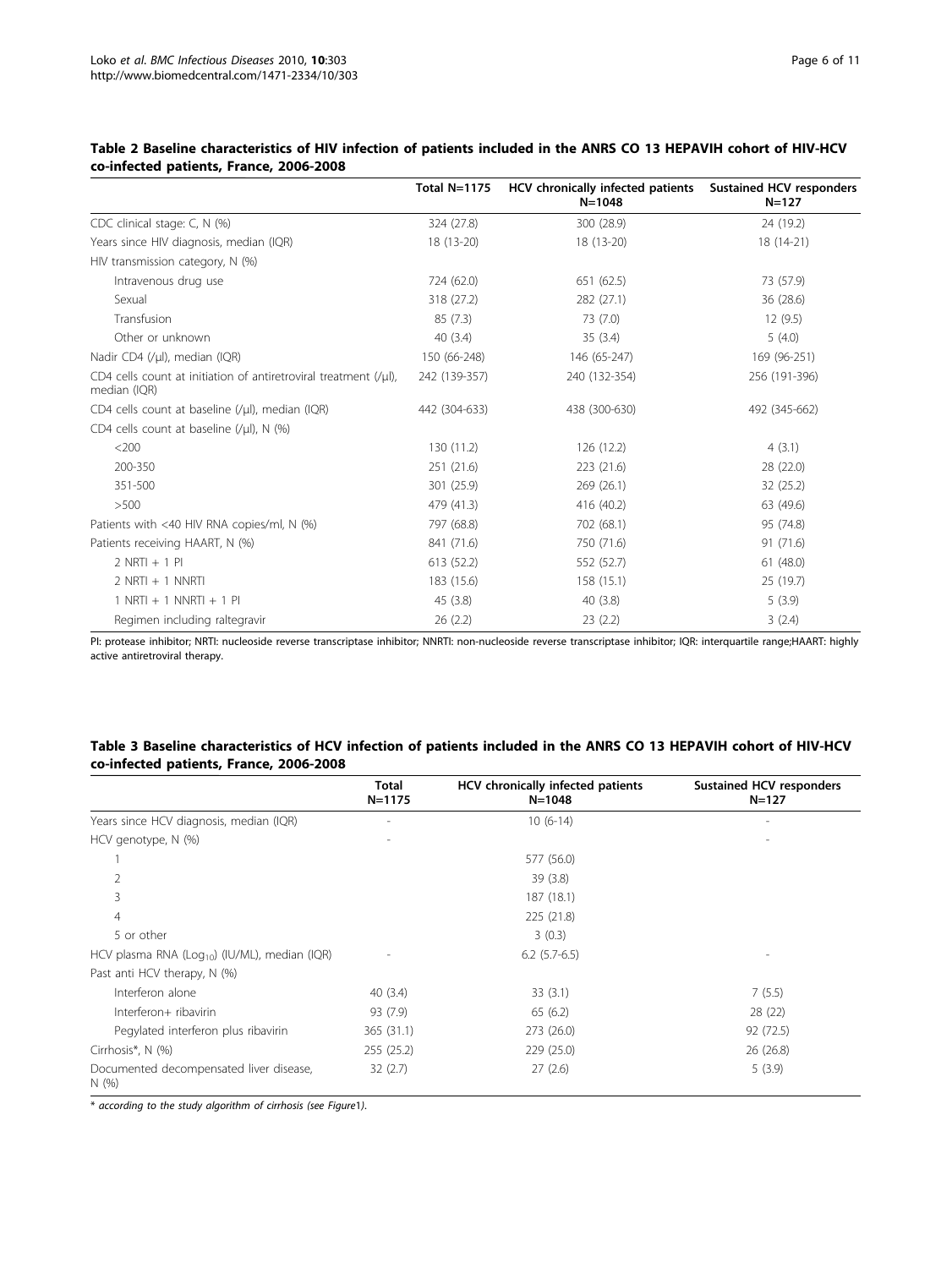<span id="page-6-0"></span>

treatment-naïve patients. Hence, overall a total of 535 HIV-HCV chronically infected patients (51%) had access at least once to anti-HCV therapy up to the closing date of the present report.

Among the 238 patients treated for HCV infection since enrolment in the cohort, 127 (53%) so far, had available data on sustained virological response (SVR). Overall, 40 (31.5%) achieved sustained virological response. The rate of HCV clearance was 34% in treatment-naïve patients and 27% in the previously treated group. When stratified according to HCV genotypes, the rate of SVR was 20% in patients with genotype 1, 62% in patients with genotype 2 or 3 and 36% in patients with genotype 4.

## Main clinical events occurring since enrolment and timeto-event analyses

Overall, the cumulative follow-up duration, calculated between the date of enrolment of each patient and the last follow-up visit, the date of consent removal or the date of death was 1,775 person-years (P-A). The median duration of follow-up was 16.7 months (IQR: 11.3-25.3).

Up to January 2010, 13 new cases of decompensated cirrhosis (presence of ascites, varices bleeding, or hepatic encephalopathy) were diagnosed, all in the HIV-HCV chronically infected patients. Nine new cases of hepatocellular carcinoma (six in HIV-HCV chronically infected patients and three in sustained responders) were reported in the cohort. Forty-nine deaths (47 in HIV-HCV chronically infected patients and two in sustained responders) occurred and 20 (41%) of them were categorized as attributable to HCV infection.

A time-to-event analysis was performed to estimate the incidence since enrolment, of HCV-related severe events, defined as the occurrence of a first hepatic decompensation (presence of ascites, varices bleeding, or hepatic encephalopathy), hepatocellular carcinoma or HCV-related death. As of January, 2010, a total of 33 HCV-related severe events (30 in HIV-HCV chronically infected patients and three in sustained responders) were reported, resulting in a cumulative HCV-related severe event rate of 1.9/100P-A (95% CI: 1.3-2.5). When stratified according to cirrhosis status, the rate of HCV severe events was higher for cirrhotic patients (6.9/ 100P-A) than for non-cirrhotic patients (0.35/100P-A)  $(p < 10^{-4})$  (Figure [3](#page-7-0)). The rate of HCV-related severe events was also higher in patient with a baseline CD4 absolute count  $\langle 200/\mu l \rangle$  than in those with a CD4 count above this threshold  $(5.5 \text{ vs } 1.4/100P-A; p = 0.002)$ . The rate of HCV-related severe events did not differ according to other factors such as sex (2.1 in male vs 1.4/ 100P-A in female;  $p = 0.32$ ), age (1.7 in patients aged 45 years or less vs  $2.1/100P-A$  in others;  $p = 0.55$ ), alcohol consumption (2.9 if alcohol consumption >20 gr/day [women] or  $>$ 30 gr/day [men] vs 1.8/100P-A in others;  $p = 0.36$ ), CDC clinical stage (2.8 in patients with CDC clinical stage C vs  $1.6/100P-A$  in others;  $p = 0.14$ ) or HCV status (1.9 in HIV-HCV chronically infected patients vs 1.8/100P-A in HCV sustained responders;  $p = 0.88$ ).

Given the algorithm used to identify cirrhotic patients, the performance of this algorithm, as well as of each contributing test (LB, FibroScan, FibroTest) on the occurrence of HCV-related severe events was evaluated. The negative predictive value (NPV) of the algorithm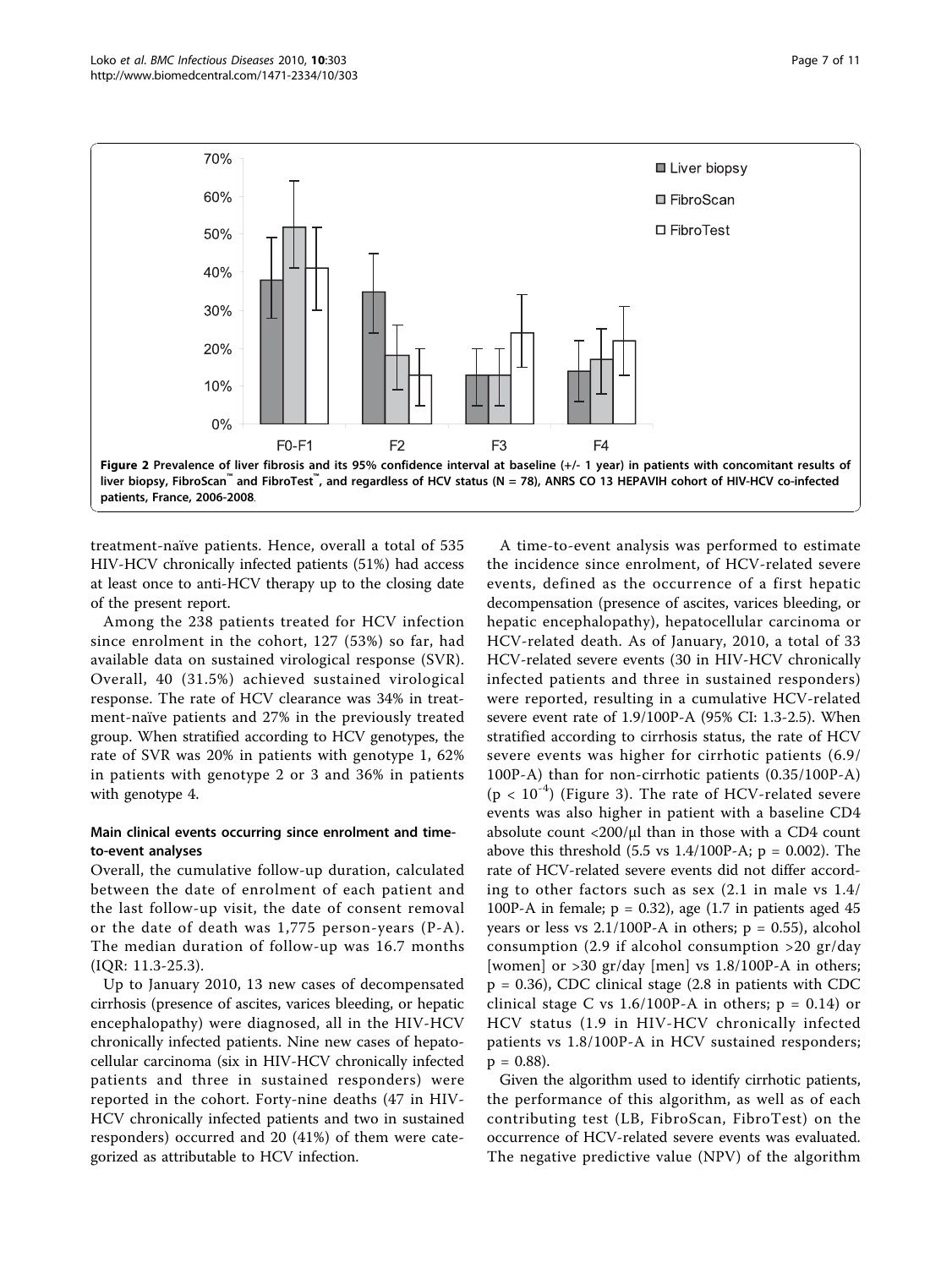<span id="page-7-0"></span>

and of LB, FibroScan and FibroTest for predicting the absence of HCV-related severe events was good (98-99%). However, the positive predictive values were low: 12.5% for the algorithm and 7.4 to 10.3% for the individual tests (Table 4).

## Socio-behavioral findings

Using data from the medical and self-administrated questionnaires, we showed that successful treatment for depression may reduce the negative impact that fatigue has on cognitive, physical and social functioning of HIV-HCV co-infected patients. Indeed, this analysis published elsewhere has demonstrated that the impact of fatigue on daily functioning in HIV-HCV co-infected patients is determined by two dimensions; on one hand, psychosocial and demographic factors as expressed by the number of discomfort side effects, employment status and gender (women), on the other hand, clinical factors related to the severity of HIV disease, choice of antiretroviral drugs, depression and its management [[27\]](#page-10-0).

#### **Discussion**

The ANRS CO 13 HEPAVIH cohort has been assembled through a unique nation-wide collaboration of HIV treatment, infectious diseases, internal medicine and hepatology centres in France. This article provides

| HCV-related cevere events <sup>a</sup>                                                                                  |
|-------------------------------------------------------------------------------------------------------------------------|
| HCV-related severe events occurrence, ANRS CO 13 HEPAVIH cohort of HIV-HCV co-infected patients                         |
| Table 4 Predictive values of the cirrhosis algorithm and of liver biopsy, FibroScan and FibroTest for the prediction of |

|                                                    |                       | HCV-related severe events <sup>a</sup> |              |                |                |
|----------------------------------------------------|-----------------------|----------------------------------------|--------------|----------------|----------------|
|                                                    |                       | Absence (n)                            | Presence (n) | <b>PPV</b> (%) | <b>NPV</b> (%) |
| Algorithm* N=987                                   | Absence of cirrhosis  | 752                                    | 4            | 12.5           | 99.5           |
|                                                    | Presence of cirrhosis | 203                                    | 29           |                |                |
| Liver Biopsy N=192<br>Metavir $<$ F4<br>Metavir F4 |                       | 161                                    |              | 10.3           | 98.8           |
|                                                    |                       | 26                                     | 3            |                |                |
| FibroScan N=806                                    | $<$ 12.5KPa           | 653                                    | 4            | 7.4            | 99.4           |
|                                                    | $\leq$ 12.5 KPa       | 138                                    |              |                |                |
| FibroTest N=718                                    | Metavir $<$ F4        | 528                                    |              | 8.2            | 98.7           |
|                                                    | Metavir F4            | 168                                    | 15           |                |                |

\* See definition in Methods section; PPV: positive predictive value; NPV negative predictive value.

a HCV-related severe events: ascites, varices bleeding, hepatic encephalopathy, hepatocellular carcinoma or HCV-related death.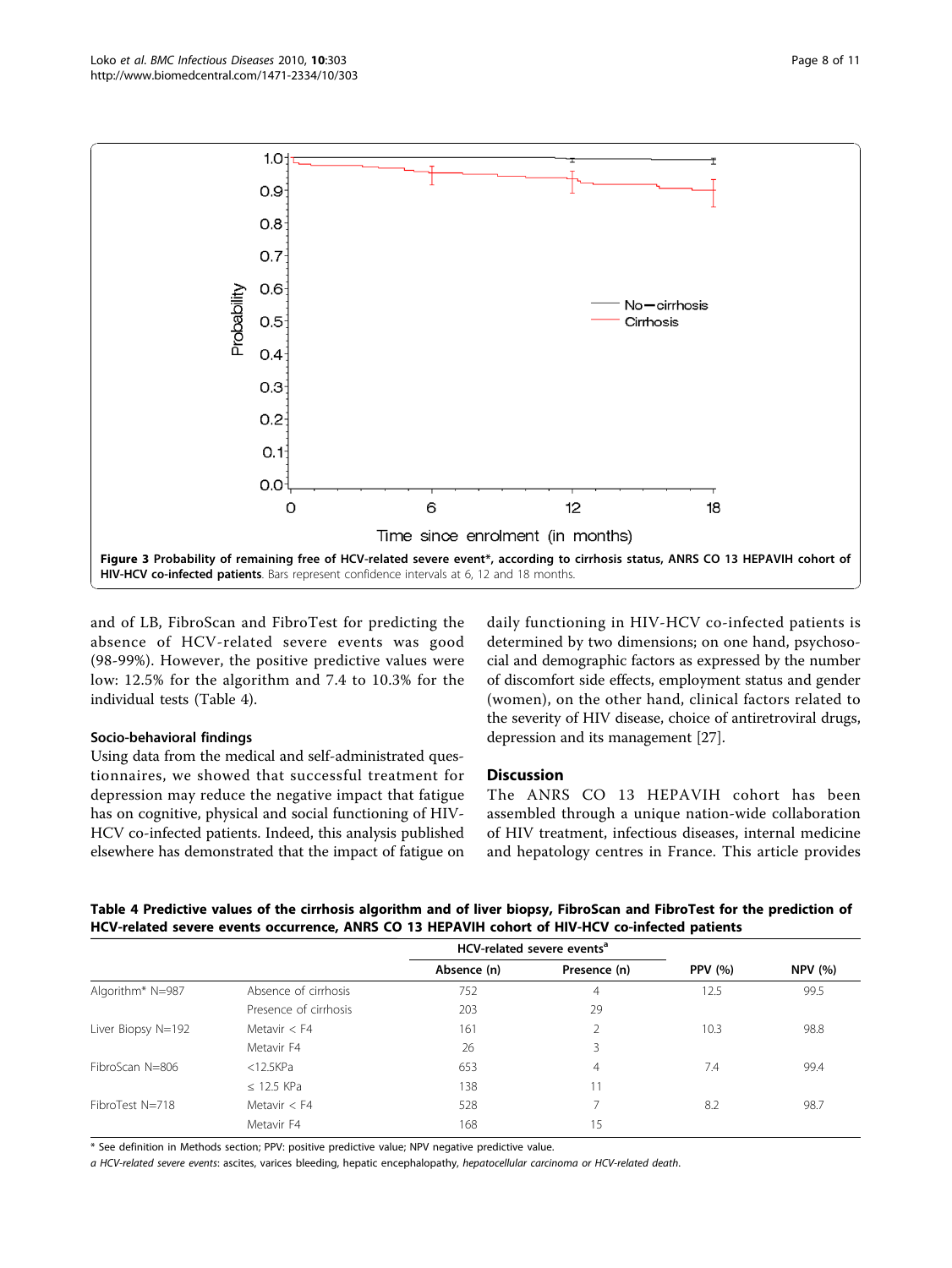information on the objectives of this cohort, the monitoring and data collection procedures, the baseline characteristics of patients, as well as the main follow-up findings to date.

A total of 1,175 patients were enrolled in the cohort, including 1,048 HIV-HCV chronically co-infected patients. Compared to results of a national cross-sectional survey on French HIV-HCV co-infected patients performed in 2001 [[28](#page-10-0)], the ANRS CO 13 HEPAVIH HIV-HCV co-infected patients tended to be older at enrolment (mean age 45 vs. 39 years). They were also less often in CDC clinical stage C (28% vs. 34%) [[29](#page-10-0)] and had a higher CD4 cells count (CD4 > 500 cells/μl :41% vs. 30%) than patients surveyed in 2001. These differences could be due to an improved control of HIV disease over time through the use of more effective antiretroviral treatment regimens. These differences were also observed when our cohort was compared to cohorts from other countries, such as the Swiss HIV cohort (median age 35 years, median CD4  $172/\text{mm}^3$ ) [[6\]](#page-10-0). However, our patients were comparable to those included in a cross-sectional national study performed in 2006 in France [[30](#page-10-0)]. Also, the frequency of patients in our cohort with histological cirrhosis was similar to that reported in other studies [\[1,28\]](#page-10-0).

HCV genotypes 1 and 4 were mostly observed in HIV-HCV chronically co-infected patients (56% and 22%, respectively), which was consistent with data from other hospital-based cohorts in France and elsewhere in Europe [\[14,31,32](#page-10-0)]. This high prevalence of genotypes 1 and 4 in the HIV-HCV chronically co-infected patients of our cohort could be due to the recruitment of relapsers or non-responders to a previous course of HCV therapy. Indeed, in those relapsers or non-responders, HCV genotypes 1 and 4 are highly prevalent, contrary to HCV genotypes 2 and 3 [[11,33\]](#page-10-0).

Fifty-one percent of HIV-HCV chronically infected patients in the ANRS CO 13 HEPAVIH cohort had access at least once to anti-HCV therapy. This proportion was higher than in previous reports in France (with only 31 to 45% of patients treated for HCV infection) [[1,28\]](#page-10-0), suggesting an improvement in the management of HIV-HCV patients over time. This relatively good uptake of HCV therapy in our cohort also contrasted with rates reported in HIV-HCV patients in Spain so far (41%) and with low rates observed in studies conducted in North America (6-33%) [[32,34-36](#page-10-0)]. Differences in patients' characteristics and easy access to medication (including free or cheap provision of drugs) may explain at least partly these differences.

During follow-up, 33 HCV-related severe events occurred after a median follow-up de 16.7 months. As expected, the incidence of these events was higher in cirrhotic patients, emphasizing the importance to accurately diagnose cirrhosis in such patients. In our cohort, an algorithm combining liver biopsy, Fibrotest and Fibroscan was used to identify cirrhotic patients, who are thus likely to benefit from a regular follow-up. The negative predictive value of this algorithm for predicting the absence of HCV-related severe events was good (99.5%). However its positive predictive value was low (12.5%), probably due to the relatively short followup duration in the cohort. Nevertheless, this algorithm had higher predictive values than the individual tests for the prediction of HCV-related severe events. This finding suggests that the use of an algorithm could lead to an acceptable rate of misclassification for cirrhosis, thus allowing a better case management. The main limitation of this algorithm is the quality criterion of liver biopsy (at least six portal tracts) which may be insufficient to accurately diagnose cirrhosis. However, only 196 (16.7%) patients had a liver biopsy during the year preceding or following inclusion in the cohort. In addition, given the hierarchical dimension of this algorithm, it is likely that patients inaccurately diagnosed by liver biopsy may then be correctly diagnosed by the other tests, thus minimizing the difficulties of performing and interpreting liver biopsy in such patients.

The participants enrolled in the ANRS CO 13 HEPA-VIH cohort came from 17 clinical centres, representing four regions of high prevalence for HCV infection in France. Despite this relatively limited geographical distribution, our sample seemed comparable to other national multicentric studies in France. Therefore, the ANRS CO 13 HEPAVIH cohort mirrors the whole French population living with HIV and HCV and currently in care, thus providing a good representativeness of co-infection in real life situations.

The main strength of the ANRS CO 13 HEPAVIH cohort is the combined longitudinal data collection of clinical and socio-behavioral items that makes this cohort unique in the field. This organization provides not only the possibility to study risk factors of HCV progression but also to monitor both patient's response and experience with treatment and to investigate the multi-factorial reasons for non-treatment and also nonresponse to treatment.

In addition, its structure allows the set-up of ad hoc studies at different follow-up points in order to answer future research questions, such as genetic determinants of cirrhosis, HCV treatment response and tolerance to new antiretroviral treatments.

The schedule of follow-up visits in the cohort is based on recommended clinical practices [\[20](#page-10-0)], which facilitates the adherence of physicians and participants to the project and improves the management of patients.

One of the strengths of the cohort is also data collection, which is standardized, and includes all relevant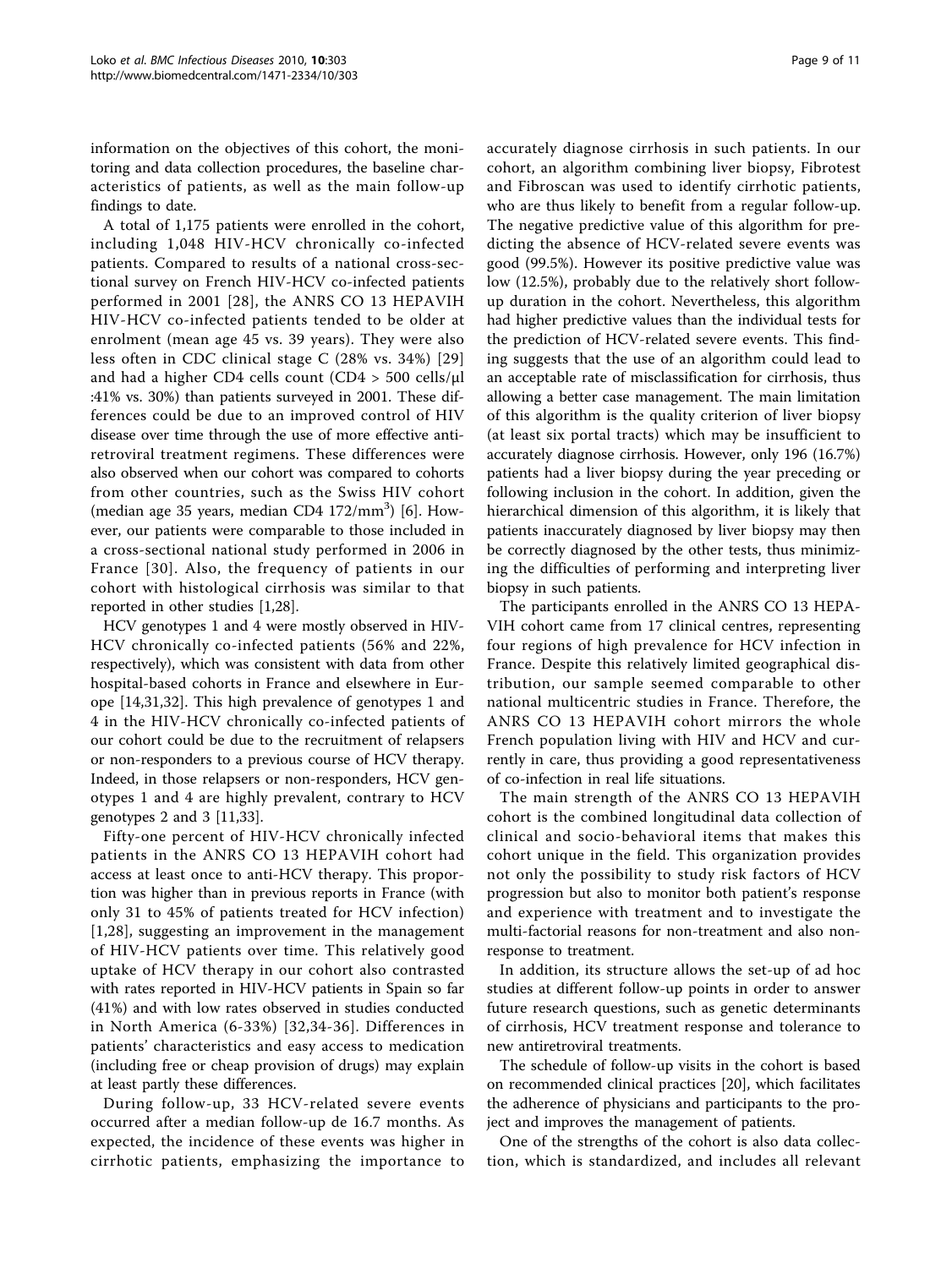data related to HIV and HCV infections to date. Frozen blood samples are regularly collected and centralized for planned and future studies (at enrolment, 92% of our patients had frozen blood samples). Lastly, data are systematically monitored and centralized in a single database.

The ANRS CO 13 HEPAVIH cohort however does have certain weaknesses, including the limited geographical distribution of participating centres, the nonparticipation of HIV-HCV patients from community-based clinics or primary care centers (although an uncommon feature of HIV-HCV care in France) and the fact that it is a prevalent cohort with a potential for selection of individuals with more severe disease and then at high risk of developing the outcomes of interest shortly after being recruited.

Patients lost to follow-up are of major concern in prospective cohorts. This might bias findings if attrition is linked to disease severity and/or death. To address this possible source of bias, the participating clinics together with the coordination centre have been providing sustained efforts to actively look for the patients who have not been seen for more than two years (10% of the overall cohort for the time being) and to encourage them to attend at least one more a follow-up visit. Finally, an information campaign has been performed, targeting patients and health care providers to disseminate the first study results and explain once again the importance of this study component.

#### Conclusions

Prospectively designed large scale observational cohorts, representative of specific populations such as HIV-HCV co-infected patients, will be critical to address future clinical and public health questions related to chronic diseases of infectious origin. Nation-wide cohorts such as the French ANRS CO 13 HEPAVIH cohort may contribute to set the base for further broader collaborations to explore rare outcomes and long term prognosis.

#### **Acknowledgements**

#### Scientific Committee of the ANRS CO13 HEPAVIH Study Group

D. Salmon (principal investigator), F. Dabis (principal investigator), M. Winnock, M.A. Loko, P. Sogni, Y. Benhamou, P. Trimoulet, J. Izopet, V. Paradis, B. Spire, P. Carrieri, C. Katlama, G. Pialoux, M.A Valantin, P. Bonnard, I. Poizot-Martin, B. Marchou, E. Rosenthal, A. Bicart See, R. Djebbar, A. Gervais, C. Lascoux-Combe, C. Goujard, K. Lacombe, C. Duvivier, D. Vittecoq, D. Neau, P. Morlat, F. BaniSadr, L. Meyer, F. Boufassa, S. Dominguez, B. Autran, A.M. Roque, C. Solas, H. Fontaine, L. Serfaty, G. Chêne, D. Costagliola, S. Couffin-Cadiergues (ANRS).

Clinical Centres (ward/participating physicians): CHU Cochin (Médecine Interne et Maladies Infectieuses/D. Salmon; Hépato-gastro-entérologie/P. Sogni; Anatomo-pathologie/B Terris, Z Makhlouf, G Dubost, F Tessier, L Gibault, F Beuvon, E. Chambon, T. Lazure; Virologie/A. Krivine); CHU Pitié-Salpétrière (Maladies Infectieuses et Tropicales/C. Katlama, MA. Valantin, S. Dominguez; Hépato-gastro-entérologie/Y. Benhamou; Anatomo-pathologie/F. Charlotte; Virologie/S. Fourati); CHU Sainte-Marguerite, Marseille (Service

d'Immuno-Hématologie Clinique/CISIH/I. Poizot-Martin, O. Zaegel, A. Ménard; Virologie/C. Tamalet); CHU Tenon (Maladies Infectieuses et Tropicales/G. Pialoux, P. Bonnard, F. Bani-Sadr; Anatomo-pathologie/P. Callard, F. Bendjaballah; Virologie/H. Assami); CHU Purpan Toulouse (Maladies Infectieuses et Tropicales/B. Marchou; Hépato-gastro-entérologie/L. Alric, K. Barange, S. Metivier; Anatomo-pathologie/Janick Selves; Virologie/F. Nicot); CHU Archet, Nice (Médecine Interne/E. Rosenthal; Infectiologie/C. Pradier; Anatomo-pathologie/J. Haudebourg, M.C Saint-Paul); CHU Avicenne, Paris (Médecine Interne - Unité VIH/F. Rouges, R. Djebbar; Anatomo-pathologie/M. Ziol; Virologie/Y. Baazia); Hôpital Joseph-Ducuing, Toulouse (Médecine Interne/M. Uzan, A. Bicart-See, D. Garipuy; Anatomo-pathologie/Janick Selves; Virologie/F. Nicot); CHU Bichat - Claude-Bernard, Paris (Maladies Infectieuses/ P. Yéni, A. Gervais; Anatomo-pathologie/H. Adle-Biassette); CHU Saint-Louis (Médecine Interne/D. Séréni, C. Lascoux Combe; Anatomo-pathologie/P. Bertheau, J. Duclos; Virologie/P. Palmer); CHU Saint Antoine (Maladies Infectieuses et Tropicales/P.M. Girard, K. Lacombe, P. Campa; Anatomopathologie/D. Wendum, P. Cervera, J. Adam; Virologie/N. Harchi); CHU Bicêtre (Médecine Interne/J.F. Delfraissy, C. Goujard, Y. Quertainmont; Virologie/C. Pallier); CHU Paul-Brousse (Maladies Infectieuses/D. Vittecoq); CHU Necker (Maladies Infectieuses et Tropicales/O. Lortholary, C. Duvivier, S. Boucly), ANRS CO 3 Aquitaine cohort (D. Neau, P. Morlat, I. Raymond, I. Louis; Anatomo-pathologie/P. Bioulac-Sage; Virologie/P. Trimoulet, P. Pinson) Data collection, management and statistical analyses: D. Beniken, A-S Ritleng, A. Fooladi, M. Azar, P Honoré, S. Breau, L. Serini, M. Mole, M. Malet, C. Bolliot, F. Touam, S. Mellul, G. Alexandre, A. Ganon, S. Thirrée, S. Gillet, J.

Delaune, L. Dequae Merchadou, E. Pambrun, A. Frosch, J. Cohen, J. Cohen, P. Kurkdji, MA. Loko, M. Winnock

This study is sponsored and funded by the French National Agency for Research on Aids and Viral Hepatitis (ANRS), with the participation of Abbott France, Glaxo-Smith-Kline, Roche and Schering-Plough, and INSERM 's "Programme cohortes TGIR".

There is no dedicated website for the cohort, but the ANRS web site provides regular updates on its affiliated cohorts including ANRS CO 13 HEPAVIH.

([http://www.anrs.fr/index.php/anrs/hepatites\\_virales\\_b\\_et\\_c/clinique/](http://www.anrs.fr/index.php/anrs/hepatites_virales_b_et_c/clinique/repertoire_des_etudes_cliniques) [repertoire\\_des\\_etudes\\_cliniques\)](http://www.anrs.fr/index.php/anrs/hepatites_virales_b_et_c/clinique/repertoire_des_etudes_cliniques)

#### Author details

<sup>1</sup>INSERM, U897 and ISPED, Université Victor Segalen, Bordeaux, France. <sup>2</sup>Service des Maladies Infectieuses et Tropicales, Hôpital Cochin, AP-HP, Paris, France. <sup>3</sup>Université Paris Descartes, Paris, France. <sup>4</sup>INSERM, U912 (SE4S), Marseille, France. <sup>5</sup>Université Aix Marseille, IRD, UMR-S912, Marseille, France.<br><sup>6</sup>OPS RACA, Obseniatoire Régional de la Santé Provence Alpes Cête d'Azur ORS PACA, Observatoire Régional de la Santé Provence Alpes Côte d'Azur, Marseille, France. <sup>7</sup>Service des Maladies Infectieuses et Tropicales, Hôpital Pitié Salpétrière, AP-HP, Paris, France. <sup>8</sup>INSERM, U943, Paris, France. <sup>9</sup>Service d'Immuno-Hématologie Clinique/CISIH, Hôpital Sainte Marguerite, Marseille, France. <sup>10</sup>Service des Maladies Infectieuses et Tropicales, Hôpital Pellegrin, Bordeaux, France. <sup>11</sup>Service des Maladies Infectieuses et Tropicales, Hôpital Tenon, AP-HP, Paris, France. <sup>12</sup>Service de Médecine Interne, Hôpital de l'Archet, Nice, France. <sup>13</sup>Service d'Hépato-Gastro-Entérologie, Hôpital Purpan, Toulouse, France. <sup>14</sup>Service de Médecine Interne et Maladies Infectieuses, Hôpital Saint-André, Bordeaux, France. 15Service des Maladies Infectieuses et Tropicales, Hôpital Saint-Antoine, Paris, France. <sup>16</sup>Service des Maladies Infectieuses et Tropicales, Hôpital Bichat Claude Bernard, Paris, France. <sup>17</sup>Service de Médecine Interne - Unité VIH, Hôpital Avicenne, AP-HP, Bobigny, France. <sup>18</sup>Service de Médecine, Hôpital Joseph Ducuing, Toulouse, France. 19Service de Médecine Interne, Hôpital Saint-Louis, AP-HP, Paris, France. 20Service des Maladies Infectieuses et Tropicales, Hôpital Paul Brousse, AP-HP, Paris, France. 21Service des Maladies Infectieuses et Tropicales, Hôpital Bicêtre, AP-HP, Paris, France. <sup>22</sup>Service des Maladies Infectieuses et Tropicales, Groupe Hospitalier Necker-Enfants Malades, AP-HP, Paris, France. <sup>23</sup>Institut Fédératif de Biologie, Laboratoire de Virologie, Hôpital Purpan, Toulouse, France. <sup>24</sup>Unité d'Hépatologie, Hôpital Cochin, AP-HP, Paris, France. <sup>25</sup>Service d'Hépato-Gastro-Entérologie, Hôpital St-Antoine, AP-HP, Paris, France. <sup>26</sup>Service d'Hépato-Gastro-Entérologie, Hôpital Pitié Salpétrière, AP-HP, Paris, France.

#### Authors' contributions

Conception and design: DS, FD, BS, JI, PS, LS, YB Provision of study material or patients: MM, MAV, IPM, DN, PhB, ER, KB, PM, KL, AG, FR, ABS, CLC, DV, CG, CD